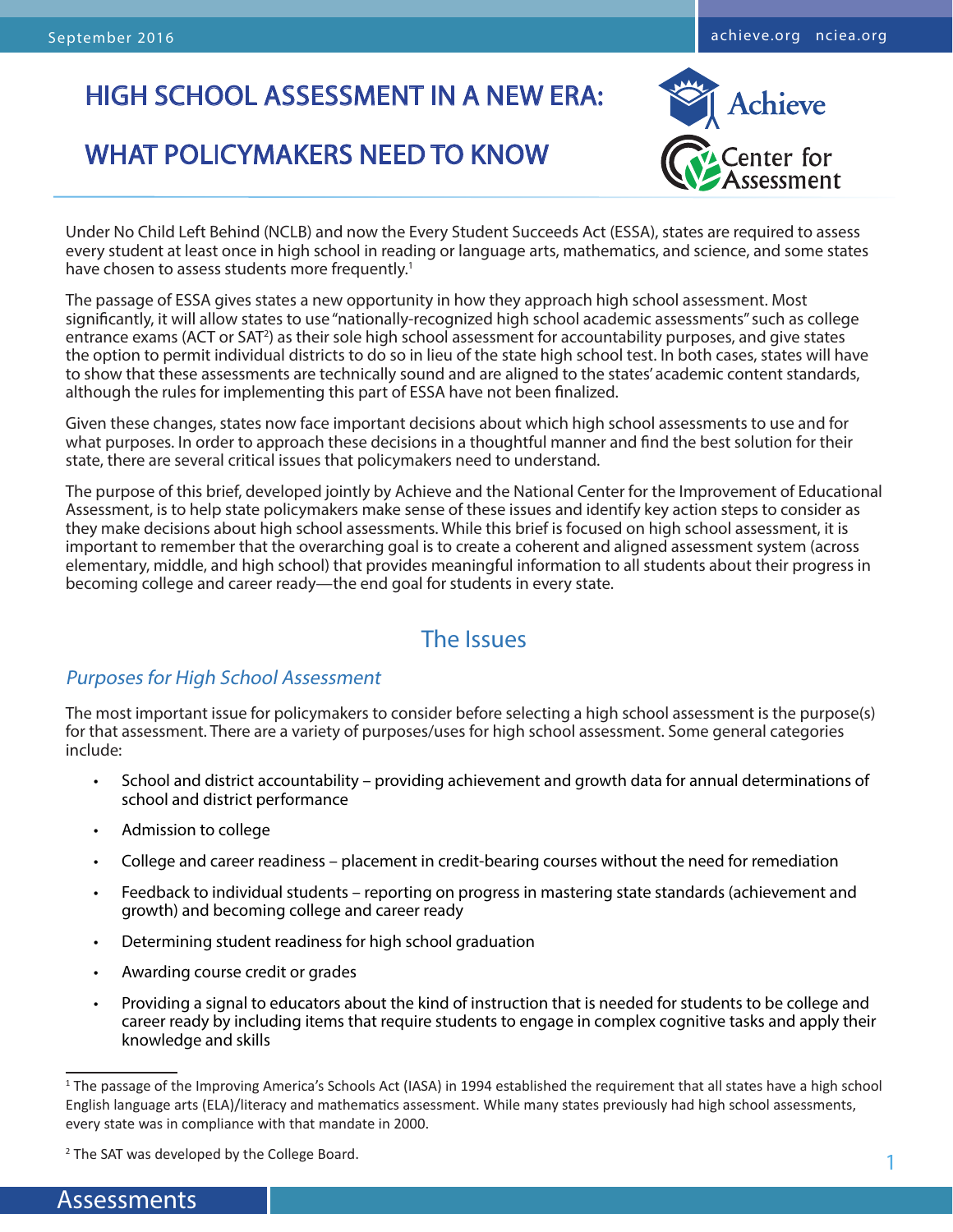No single assessment can adequately support all of these purposes. For example, college entrance exams are a measure of college readiness, but generally do not provide specific feedback on student mastery of state standards or growth towards mastery. Individually state-developed assessments provide data on student mastery of standards, but are not typically accepted by higher education institutions for admission or placement purposes, although they have been used to determine the need for remediation. Some assessments may reasonably work for more than one purpose, such as PARCC and Smarter Balanced, which provide feedback on student mastery of the Common Core State Standards (CCSS) and are used by some higher education institutions for placement. However, it is unlikely that any assessment could support more than a few purposes, particularly when cost and testing time constraints are taken into account. Therefore, states will have to compromise by either:

- Adopting a system of assessments that work together to support most desired uses this can be done in a variety of ways, but it can be technically challenging and may result in additional state tests, more testing time, and additional costs
- Selecting a single assessment appropriate only for the highest priority purposes

Either way, the purpose(s) for high school assessment should be the fundamental basis for choosing a high school assessment strategy.

#### **Action Steps**

- 1. Provide opportunities for all stakeholders to have a voice in identifying the purposes/uses for high school assessments.
- 2. Decide which purposes are the most important and keep the focus there.

## Use for School and District Accountability

To be useful for school and/or district accountability, an assessment must meet a number of technical requirements. Ensuring the technical quality of a high school assessment can be a complex process. The role of policymakers is to require the vendor or state agency to produce evidence regarding the technical aspects of the assessment. They should ask:

- Is there adequate evidence that the assessment measures what it is supposed to measure?
- Is there adequate evidence that the assessment is aligned to state standards?
- Is there adequate evidence that the assessment accurately measures student performance of both low and high performers in addition to typical performers?
- Is there adequate evidence that the assessment can be appropriately used to measure growth as well as achievement?
- Are there procedures in place to ensure that the test content is kept secure?
- Can the logistics of the administration procedures be managed by all districts and schools? (This is especially important if the assessment is computer-based.)
- Is there adequate evidence that the assessment format (including available accommodations) allows all students (especially students with disabilities and English learners) to show what they know?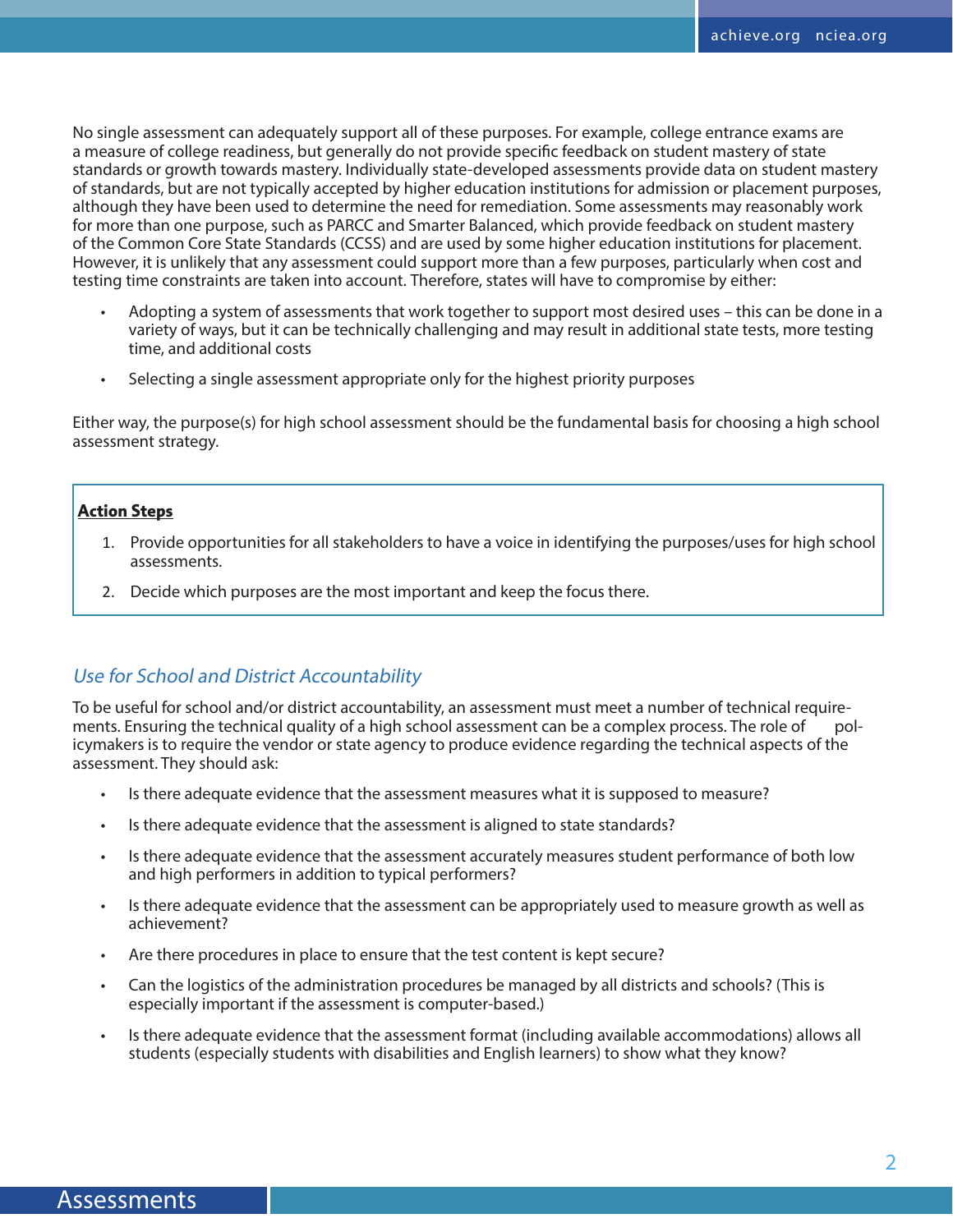#### **Action Steps**

- 1. Ask for independent evidence regarding the validity of the assessment, ability to accurately measure all levels of student performance, and capacity to measure student growth.
- 2. Require an independent alignment study to ensure that the assessment is aligned with state standards. This should include an analysis of the alignment of items and test forms with the standards.
- 3. Require a pilot of the administration procedures be conducted with at least a representative sample of districts and schools from across the state.
- 4. Require independent verification that all students can access the assessment (i.e., can show what they know).

#### Credibility with Stakeholders

The stakeholder groups for a state's high school assessment include high school students and their parents, high school teachers, counselors and administrators, institutions of higher education, education policymakers, and the public. Each of these groups wants and expects particular things from the state test. At times their needs overlap and intersect, but they are often in conflict. Therefore, what it means for an assessment to be credible will differ by constituency.

As it is with accountability, technical quality is important in building credibility with stakeholders. Policymakers and the public want to know that the assessment measures what it is supposed to measure and that the inferences made about individual student, school, and district performance based on the results from the assessment are justified.

One of the major concerns with statewide assessments at the high school level that are used for school accountability (particularly survey tests given to all students in a grade) is student motivation. This is a phenomenon that most commonly occurs in the United States. In most other countries, high school assessments are tied to specific courses and curriculum and are used for college entrance and/or high school graduation determinations or other certifications. There is now a concern in the U.S. that unless students have some "skin in the game" they are not likely to take state high school assessments seriously. For example, the willingness of students/parents and high school educators to participate in or support the state testing program is to some extent dependent on the degree to which higher education institutions (particularly those within the state) use the results from state assessments for admission, placement, and exemption from remediation. However, this version of "skin in the game" is applicable only to those interested in a college education. Other ways to increase the motivation for all students to perform well on high school assessment include counting performance on the assessment for high school graduation or as part of a grade in a class.

The impact on instruction is particularly important to teachers. They want useful and timely information that helps them understand where their students are in meeting important learning targets and must believe that the information they receive is worth the cost in instructional time to administer the assessment (this includes class time spent preparing for the test). Teachers also want the state test to signal what the state learning goals (in terms of the state standards) look like in practice and help them design instruction so that all students reach those goals. This will require test items that ask students to write about what they have read and show their thought process and problem-solving strategies in math as well as other complex cognitive tasks.

Students and parents will be more likely to find the test credible if individual student score reports are informative, timely, and easy to understand. Working with parents and students, Achieve has developed some examples of student score reports that students and parents value. These are available at: [http://www.achieve.org/](http://www.achieve.org/samplestudentreports) [samplestudentreports.](http://www.achieve.org/samplestudentreports)

College entrance exams tend to have "brand" credibility with students, parents, educators, and higher education because of their long histories, predictive validation evidence for first year college grades, and their use by a majority of colleges, universities, and scholarship agencies in the U.S. However, "brand loyalty" can be due in large part to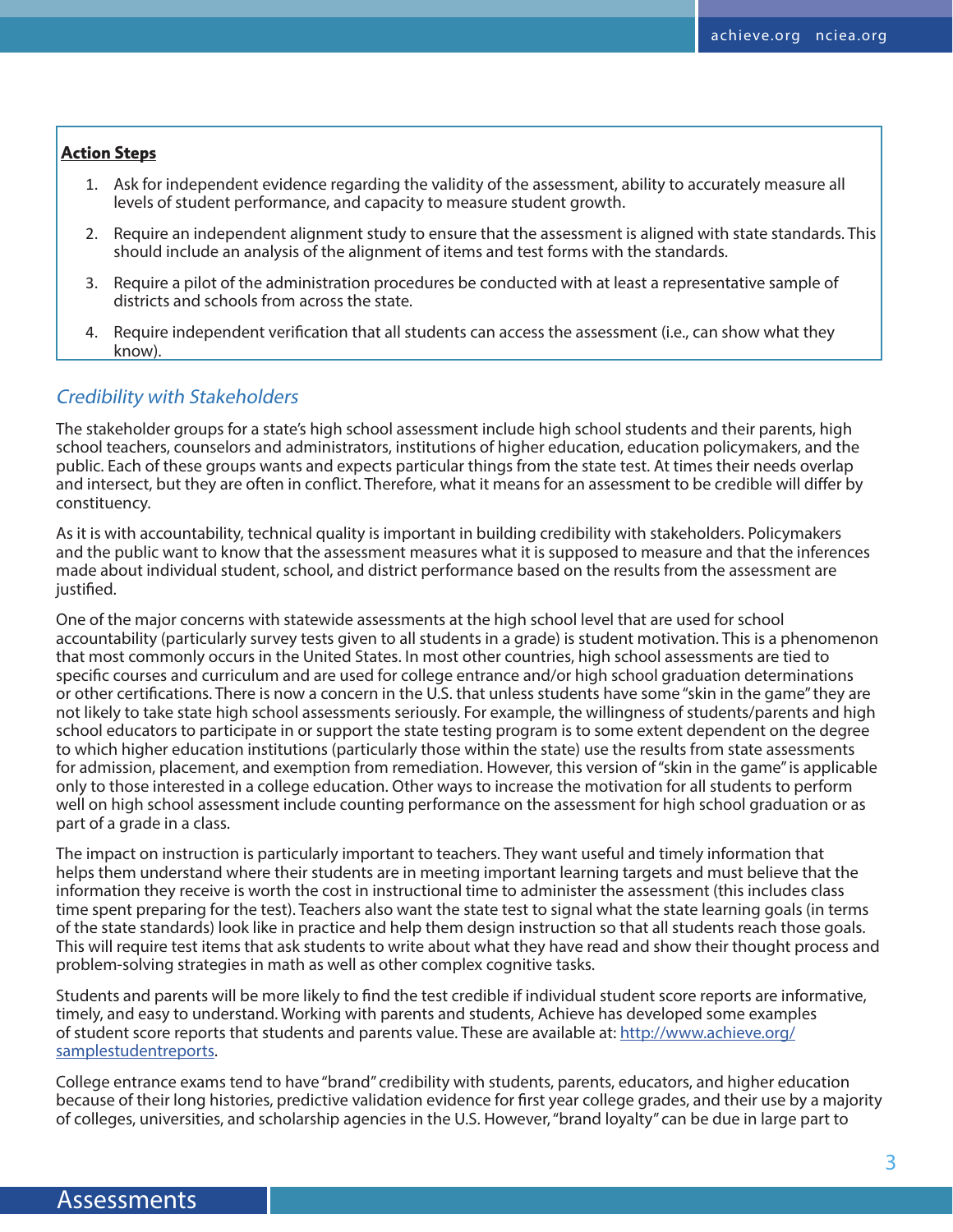familiarity. For example, several states that had given the ACT to all 11<sup>th</sup> graders for a number of years recently switched to the SAT. This generated a great deal of pushback from superintendents and high school principals as well as students and parents, even though the SAT has "brand" credibility as a college entrance exam.

The multi-state assessment consortia (PARCC and Smarter Balanced) have partnered with leading postsecondary educators to grow the number of institutions that accept PARCC and Smarter Balanced college-and-career-ready scores for placement into credit-bearing courses. To date, nearly 300 institutions across the United States are using Smarter Balanced and/or PARCC scores to exempt students from remediation. This acceptance comes after a number of years working directly with postsecondary educators to design and develop the assessments. Like with any new assessment program, it will take future research to gather the appropriate evidence to assure additional institutions of their validity for that purpose. The number of institutions using Smarter Balanced or PARCC for placement may grow over time based upon this research and feedback from institutions already using the scores.

#### **Action Steps**

- 1. Ensure that all stakeholders understand and support the primary purpose(s) for the high school assessment.
- 2. Involve a broad group of stakeholders in the assessment selection process that includes representatives from public and private higher education institutions as well as teachers and content experts.
- 3. Involve students and parents in the development of student score reports in the case of state developed tests, or as part of the state procurement process if the state is considering adopting a college entrance exam or some other "off the shelf" assessment.

## Alignment with State Standards and College and Career Readiness

Because states have identified college and career readiness as a central goal for all students, the need for assessments that measure student progress in becoming college and career ready has become critically important. High school assessments should let students (and their parents) know if they are prepared for college and/or to enter the world of work. They should also indicate how well schools and educators are doing in preparing all students to be successful after high school.

The consortia-developed assessments were designed to measure student mastery of the CCSS and provide an indicator of whether students are college and career ready. However, it is too soon to have validation evidence to support this claim because students who first took these assessments have not yet graduated from high school.

Individual state assessments are designed to measure student proficiency on state standards, and the degree to which they measure college and career readiness is dependent on the nature of the particular state's content standards as well as the assessment design.

College entrance exams were not originally designed to assess specific state standards, although some states augmented the ACT to create a measure of their standards under NCLB. The SAT has been revised to be reflect college and career readiness standards according to the College Board, but only a few alignment studies have been completed.

#### **Action Steps**

- 1. Ask for an independent alignment study to determine the degree to which the high school assessment is aligned with college- and career-ready and state standards.
- 2. Request an ongoing analysis of how well scores on the state high school assessment predict success in college and career training programs.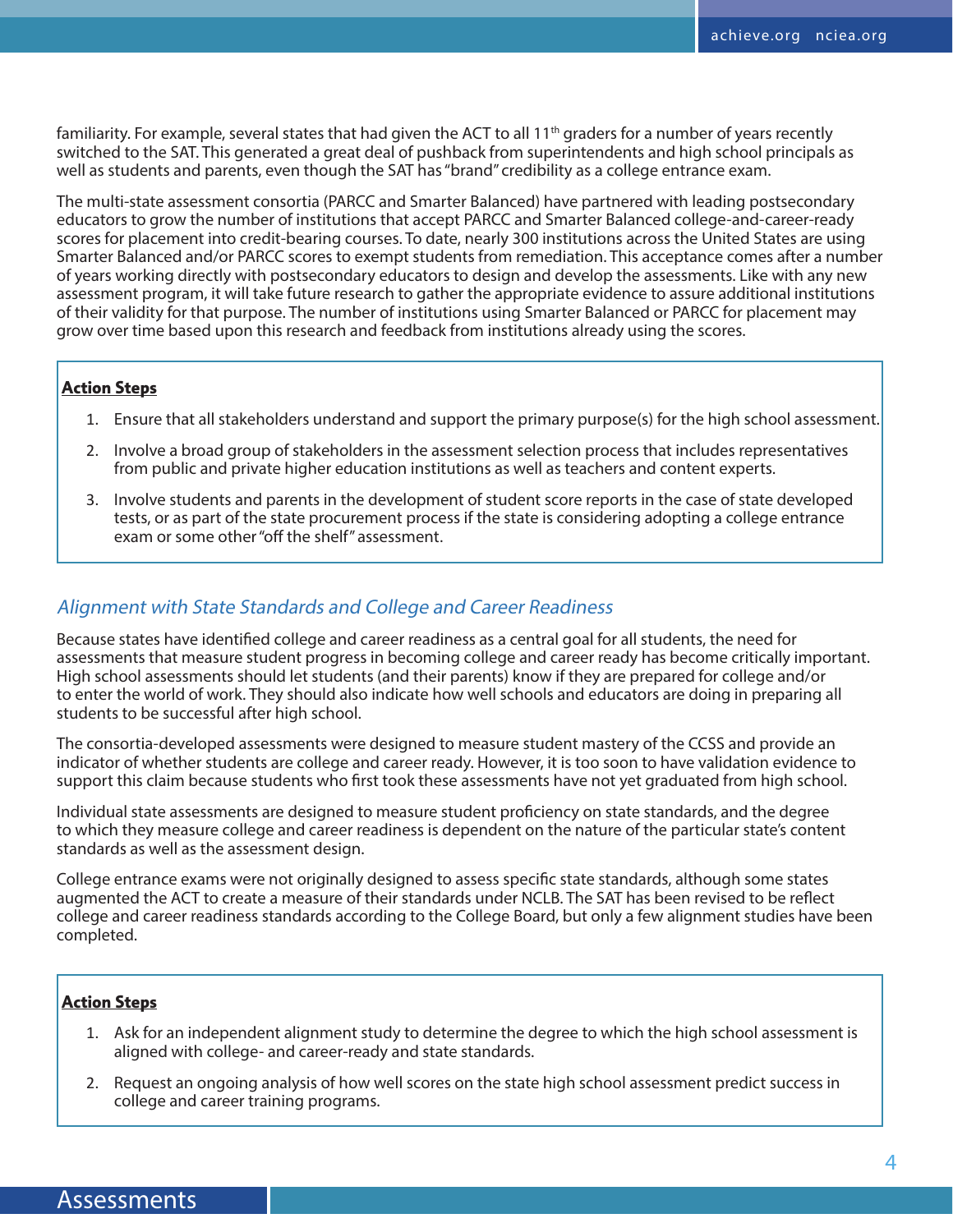## Students' Ability to Show What They Know

State high school assessments must provide an opportunity for all students to show what they know and can do. This is particularly important for students with disabilities and English learners (ELs). To accomplish this, some changes in how the test is administered to those students (called accommodations) could be allowed to enable particular students to take the assessment without changing what the assessment measures. For example, an EL student might have portions of the math test read to her. Since the assessment is measuring math knowledge and skills, this accommodation is thought not to change what is being assessed.

The consortia-developed high school assessments employed a "universal design process" so that accessibility for students with disabilities and ELs was built in from the beginning. The same is typically true for new state assessments, although it would be important to have an "accessibility analysis" conducted by an independent entity.

Accommodations for students with disabilities and ELs can be problematic with college entrance assessments. The types of accommodations for students with disabilities and ELs provided by college entrance assessments may not match the accommodations that states and local education agencies have in their policies and procedures. Several federal laws (e.g., the Individuals with Disabilities Education Act [IDEA], ESSA) govern how parent/educator teams determine appropriate accommodations for students with disabilities and ELs. Both vendors require that requests for accommodations be approved by their staff, and ACT and College Board may deny those accommodations. Students can still choose to take the ACT or SAT using accommodations denied by the ACT or the College Board, but the scores will not be official scores submitted to colleges or universities for admissions decisions. Some states are working with these vendors to develop agreements about acceptable accommodations.

Another issue to consider here is the selective availability of test prep materials. Both college entrance exams have associated preparation materials and commercial prep programs. Because of the cost, students from wealthy families are more likely to have access to these resources than their low-income peers. The test companies are aware of this issue and have begun to address it themselves. For example, SAT has developed an agreement with Khan Academy to make prep materials available to students free of charge, and ACT has posted additional free prep materials on its website. However, wealthy families are still more able to access the commercial prep programs. There is some question about the effectiveness of these materials and programs in raising scores, but it is important that all students have access to these preparatory materials and programs to ensure fairness and provide meaningful, comparable scores for students, schools, and districts. Of course, the best test prep is always rigorous coursework and high quality instruction.

#### **Action Steps**

- 1. Have an "accessibility analysis" of the proposed high school assessment conducted by an independent entity. This could be part of a larger alignment study.
- 2. Involve Special Education and EL teachers in the assessment selection process, particularly in the review and identification of acceptable accommodations.
- 3. If a state is considering administering a college entrance exam as part of its accountability system, provide access to preparation materials for all students, regardless of income.

## Cut Scores and Performance Levels

Cut scores and performance levels may seem like technical issues for testing experts. However, they are important issues for policymakers because they have the potential to impact stakeholder credibility and the utility of high school results.

Cut scores refer to the score a student must get on an assessment to achieve a certain rating (somewhat like grades in a class). Performance levels are the number of overall ratings ("grades") or categories of performance based on the results from the assessment. State high school assessments typically have more than one performance level (e.g., students' overall scores could put them in the partially proficient, proficient, or advanced range).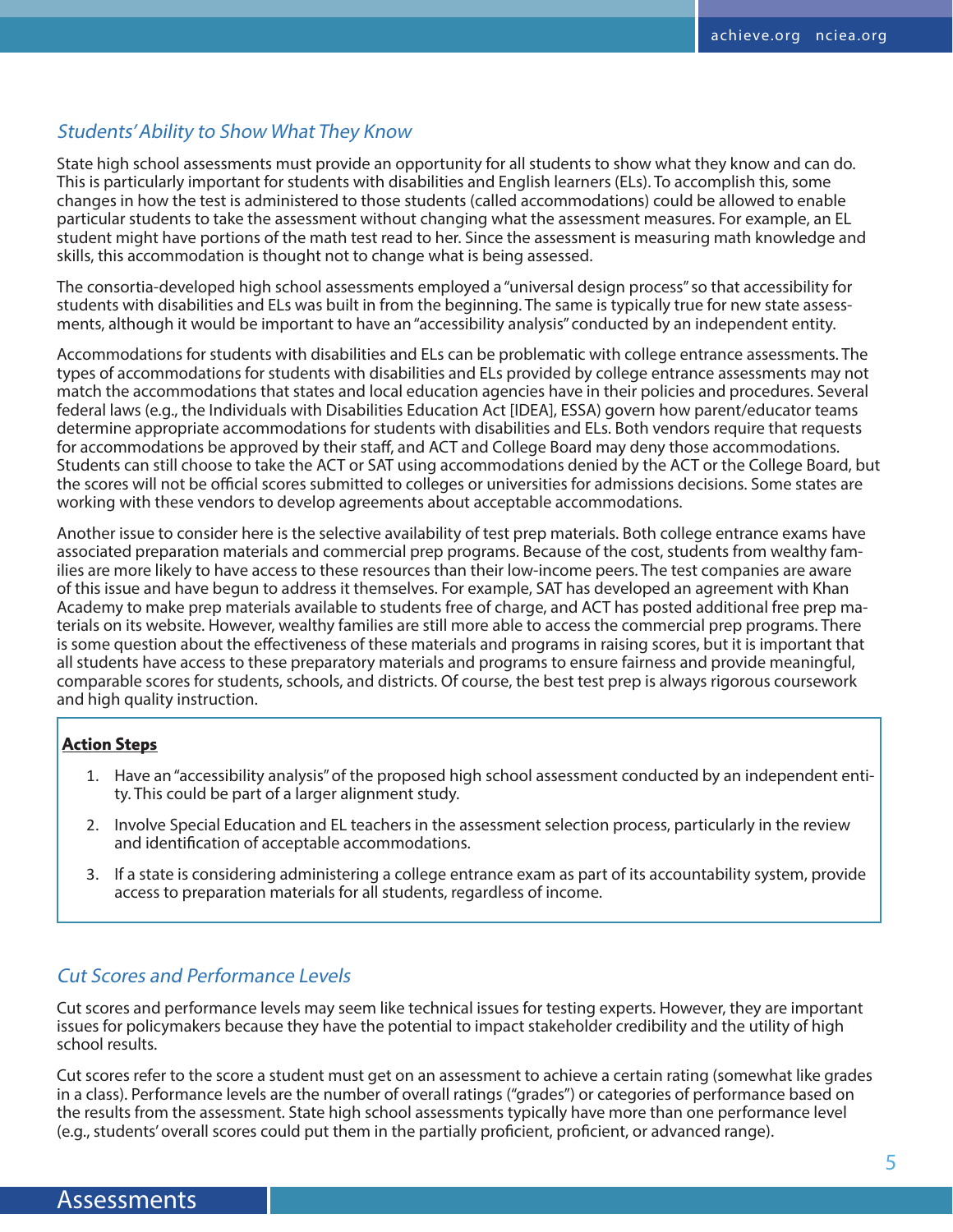Cut scores are particularly important if a state adopts a college entrance exam as its high school assessment. Both ACT and SAT have college readiness benchmarks – that is, the score where a student is deemed ready to succeed in college<sup>3</sup>. A state's elementary and middle school assessments may have cut scores that are not in sync with the ACT or SAT college readiness benchmarks. This can be an issue for individual students as well as the entire assessment system. For example, a student (and her parents) could believe she is on track to be college and career ready based on her middle school assessment results and then find out she is not college ready when she takes the college entrance exam that serves as the high school assessment. Instead of moving seamlessly into college, she now faces the prospect of taking remedial classes for no credit. At the system level, student performance could look like it is improving or declining dramatically from middle school to high school (depending on where the elementary and middle school cut scores are set) when the change is really due to a lack of alignment of the cut scores across levels. This can cause stakeholders to lose faith in the assessment system itself since the scores do not seem to make sense from one level to the next. On the other hand, a state could set a lower cut score for "mastery" on the college entrance exam than the benchmarks on the ACT or SAT. However, this may cause stakeholders to question why the state set a cut score on the high school assessment that is below the cut score for college readiness when the state's goal for all students is college and career readiness.

The number of performance levels is also important. There is only one national cut score on the ACT and SAT indicating the likelihood of college success.<sup>4</sup> However, ESSA requires that high school tests separate student performance into at least three levels, and states have typically established four or five levels of performance (e.g., PARCC has five performance levels: Did not meet expectations, Partially met expectations, Approached expectations, Met expectations, Exceeded expectations). States that use one of the college entrance exams as their high school assessment will need to establish the additional cut scores needed either independently or with the cooperation of the ACT and the College Board.

#### **Action Steps**

- 1. Include a review of the alignment of elementary and middle school cut scores with high school cut scores as part of the high school assessment selection process.
- 2. Develop communication materials and strategies that help policymakers and the public understand how any differences in where cut points are set across levels impacts overall results.
- 3. Be prepared to communicate the rationale for any differences between cut scores on the high school assessment and college readiness scores on college entrance exams.
- 4. Be prepared to establish additional cut scores if your state adopts the ACT or SAT as the high school assessment.

## State Oversight and Control

Another important issue is the degree to which states have control over the high school assessments. That is, who controls the:

- Design of the assessments
- Administration procedures
- Student data that is collected as part of the assessment process

State-developed assessments potentially offer the most control. For example, states can ensure participation by a broad range of stakeholders, including K-12 educators, higher education personnel, and content experts from the state in the development and review of test items. They can work directly with the vendor to limit testing

<sup>3</sup> Defined as scoring a B or better in the first credit-bearing course in a relevant course (ACT), or as achieving at least a C in a set of first semester, credit-bearing college courses (SAT)

4 ACT's College Ready Benchmarks are set by subject area.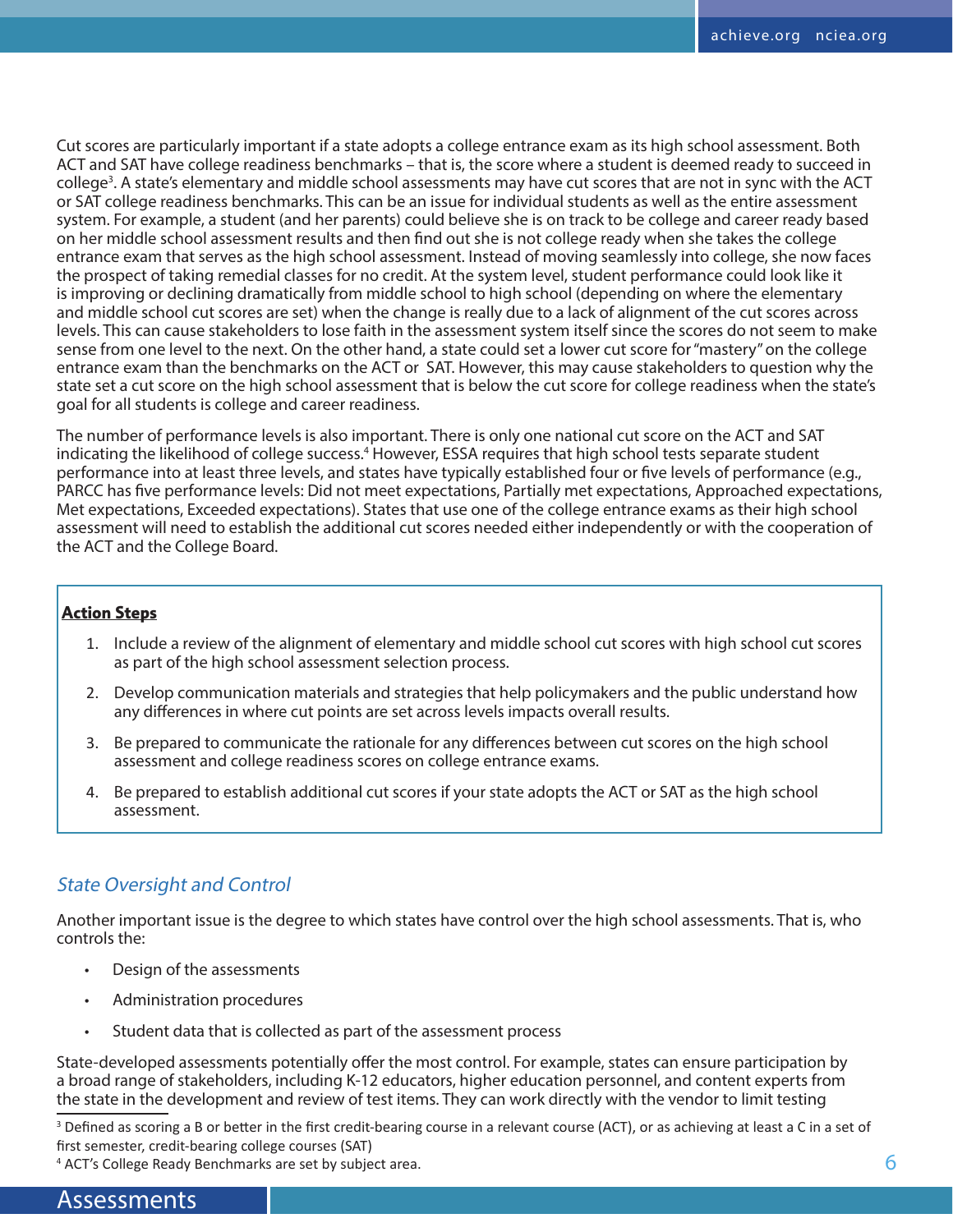time. Educators and parents can be involved in identifying appropriate accommodations for special populations. And, states that develop their own assessments can retain control over the student data - how it is used, where it is stored, how long it is stored, and who has access to that information. However, developing a specific state assessment takes at least two years from releasing an RFP to implementation (if not longer) and is an expensive process. Many states joined one of the national assessment consortia to avoid the cost of developing their own state assessment.

Consortia-developed assessments offer a lesser degree of control over the design and development process, but still have some opportunity for state input and participation by local stakeholders. Since states that utilize one of the consortium assessments typically contract with a vendor to administer and score the assessment, they can retain a high degree of control over the use and storage of student data. An important recent development is the ability of states to customize one of the consortia assessments to meet their specific needs. This will offer much more state control over the assessment content and administration procedures.

College entrance exams and other national tests offer less state control. The item development process, administration procedures, and the set of available accommodations are controlled by the testing company (in order to have nation-wide comparability). Both ACT and the College Board have data security policies and procedures to maintain the confidentiality of students, schools, and districts. States need to be aware of the policies and procedures and evaluate the degree to which such policies are aligned with the state's own policies.

#### **Action Steps**

- 1. With stakeholder involvement, determine the desired degree of state control over test development, administration procedures, and data utilization and privacy.
- 2. As part of the assessment selection process, be clear about what is under the state's control and what is in the purview of the vendor.
- 3. Have or adopt data security policies and procedures.

# The Bottom Line

Today's high school assessment environment is volatile and messy. Some high school students and their parents have pushed back against what they see as irrelevant and meaningless state tests by "opting out" of the assessment. Additionally, until recently, very few in postsecondary education paid much attention to the results from state tests because they were not sufficiently rigorous and did not measure the knowledge, skills, and higher order thinking thought necessary for postsecondary success. Further, college admissions officers are cautious in adopting new measures and have been slow to use state tests because these tests have not been comparable across states, change frequently, and lack evidence that they can offer usable information for admissions decisions. But, as states have been implementing college- and career-ready standards for all students, they have been moving away from existing state tests to select or develop state assessments that reflect college and career readiness. Some states have also been using the ACT or SAT in their state testing and accountability systems for a number of years in an effort to raise expectations for all students in advance of the nearly universal move to college- and career-ready standards and assessments now in place across states.

It is important to understand that college entrance exams and measures of college and career readiness such as PARCC and Smarter Balanced and some state tests overlap – that is, they measure some of the same things. However, ACT and SAT were specifically designed to predict success in college and were not designed to measure the full extent of knowledge and skills that defines college and career readiness. The consortia-developed assessments and some state assessments were designed to assess the much broader range of knowledge and skills contained in the CCSS or standards adopted by most states that are key to success in both higher education and career training. And, unlike college entrance exams, these tests were intended to provide students with an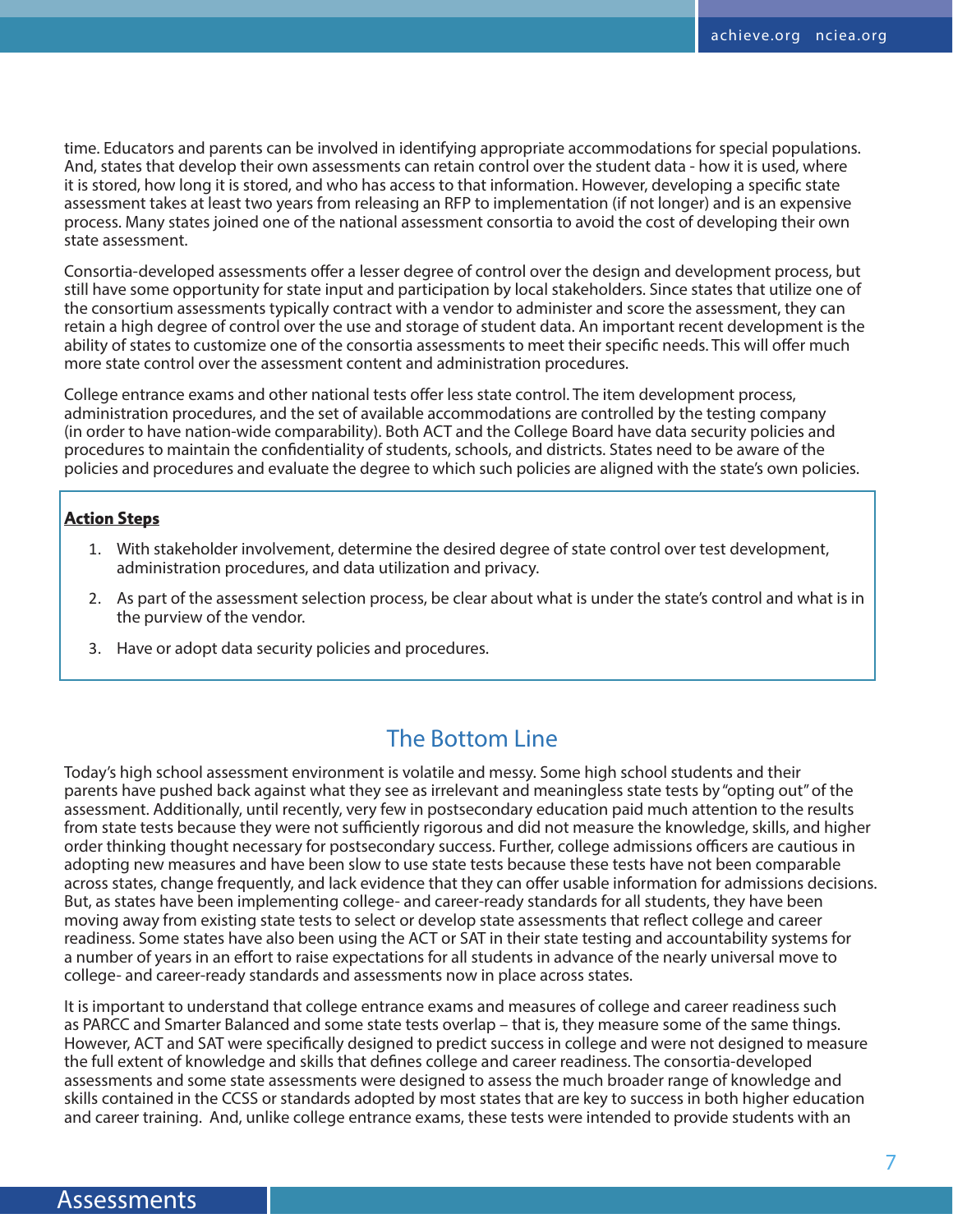indication of progress toward becoming college and career ready as well as giving teachers a view of what college and career readiness "looks like" and the kind of instruction that is required to have all students reach that goal.

Within this complex context, states will have to decide within the next year whether to continue using their current high school assessments or replace or supplement them. States basically have four options:

- 1. Develop their own assessments that measure state standards
- 2. Utilize one of the consortia-developed assessments designed to measure the CCSS and college and career readiness
- 3. Select a college entrance exam that is designed to predict success in college
- 4. Employ some combination of these options<sup>5</sup>

Because ESSA empowers states to allow districts to use "nationally-recognized high school academic assessments" instead of the state high school assessment, districts may advocate for an additional option. That is, they may pressure states to let them choose from a menu of approved high school assessments (e.g., ACT or SAT or career and technical assessments that indicate readiness for specific careers). This is problematic if the results from these assessments will be used for accountability. Allowing districts to use different high school assessments for accountability purposes creates a lack of comparability and makes the results difficult to interpret. It may also advantage some schools/districts over others; one test may be "easier" or less rigorous (or at least be perceived to be) than another on the menu. A menu of assessments could be helpful if the goal is to provide individual students with a variety of pathways to obtain different college and career readiness credentials as long as the results from these different assessments are not aggregated as a measure of student academic performance.

There are tradeoffs in choosing any of the four primary options listed above in terms of what is being measured, the degree of state control, credibility, and cost (in terms of money and time). Individual state tests provide the most state control (including over testing time), but developing a state specific test is an expensive and time consuming process. Additionally, state developed assessments typically have much less credibility with higher education and high school educators and students than national college entrance exams or the consortia-developed assessments. However, some states have established agreements with their state institutions of higher education to use scores on the state test as admission requirements (e.g., California) and others are moving in that direction.

Consortia-developed assessments measure student progress towards mastery of the CCSS and college and career readiness and provide a comparison with student performance in other consortium states. In addition, some states accept the scores for admission to state universities and colleges, although they do not have as much credibility with college-bound high school students, their parents, and higher education as college entrance exams. Consortiadeveloped assessments are becoming more customizable for states, giving them more control over the development and administration of the assessment (which may limit comparability with other states). The consortia-developed assessments come with some political baggage that may make them unacceptable to some stakeholders.

College entrance exams have a lot of "name recognition" for educators and students, and are widely used for college admissions and placement. However, these tests do not provide complete information about where students are in meeting state standards because they were not built to measure those standards. In many cases, states will need to supplement these assessments in order to accurately measure their state standards. States have little or no control over the development of these assessments or their administrative procedures. In addition, they provide only one performance level which may not align with the performance levels defined at the elementary and middle levels. It will take some effort in order to add performance levels and evaluate the alignment of these cut scores across levels.

There is no perfect solution to the high school assessment question. Policymakers need to understand the issues and the tradeoffs involved in making this decision. In the end, the most important thing state policymakers can do is to help clarify the purposes for high school assessment and ensure that their state high school assessments serve those goals as part of a coherent assessment system that moves all students toward college and career readiness and provides meaningful information to students and educators on students' progress towards that goal.

<sup>&</sup>lt;sup>5</sup> Some states are considering a "hybrid" model in which some consortium-developed items are incorporated into their existing state assessments or are used by the vendor in the development a new state test.